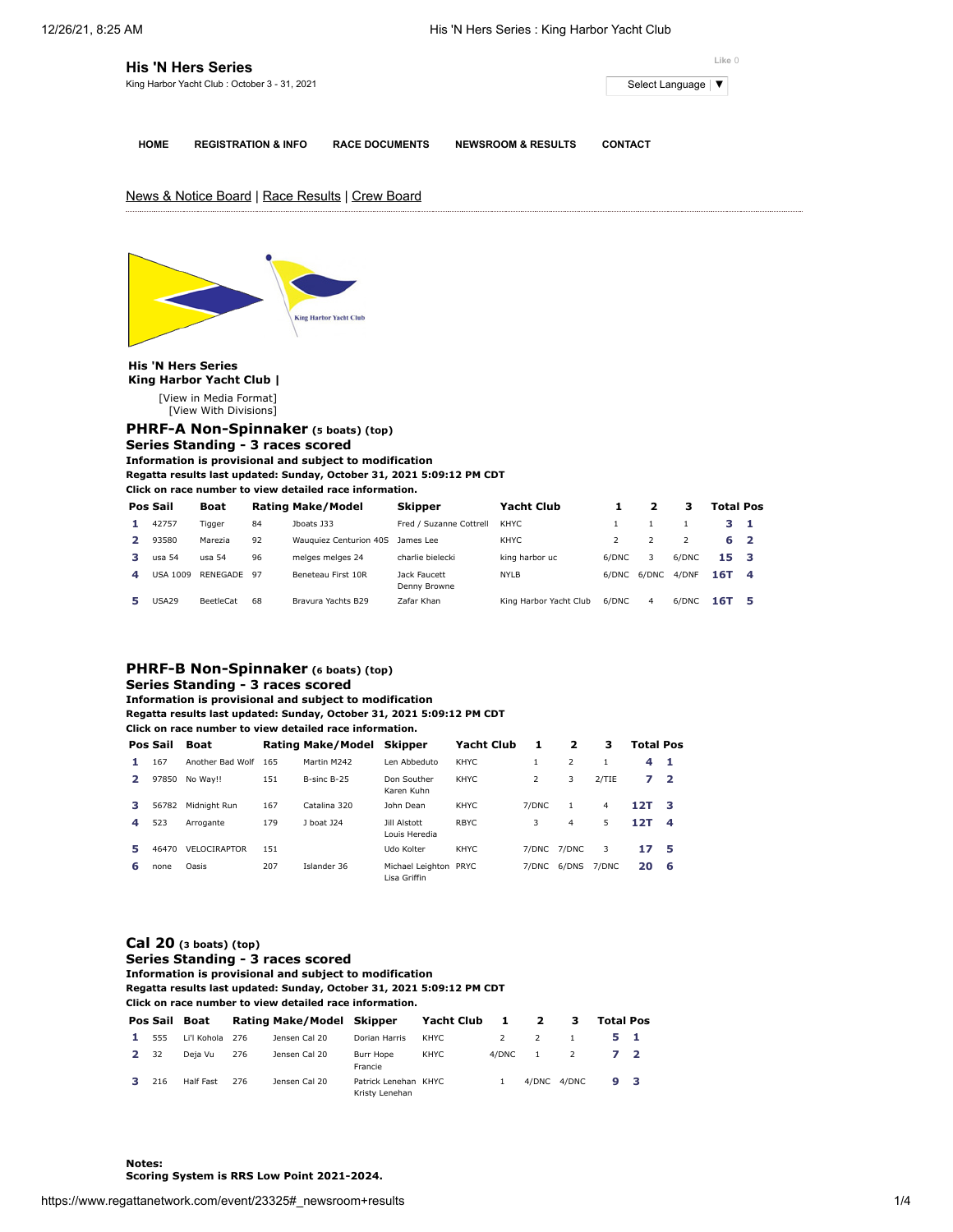**- Finishes in [brackets] denote throwouts** 

**- Click on race number to view detailed race information.**

**Information is provisional and subject to modification**